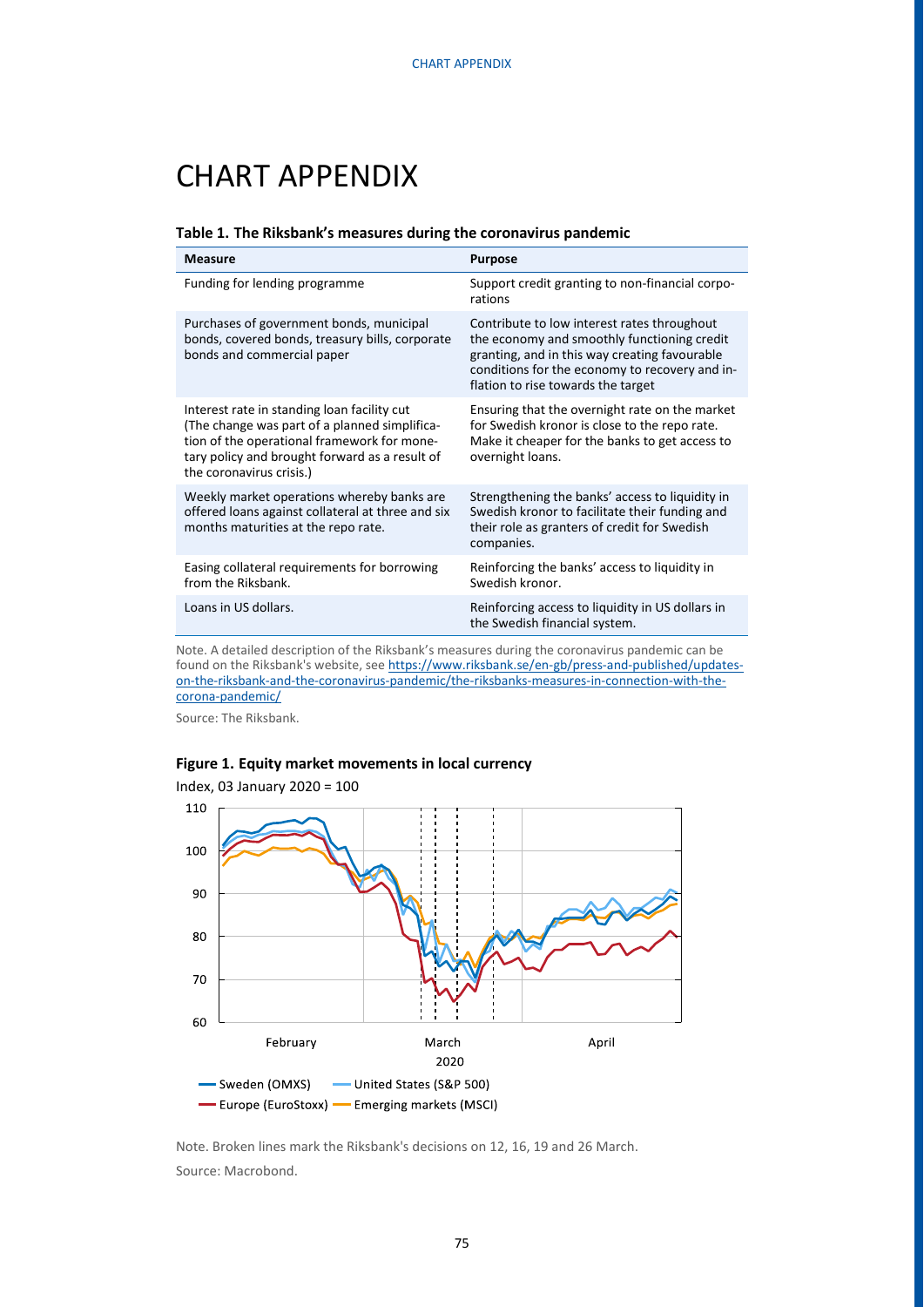

## **Figure 2. Yield spread between different types of bonds and government bonds in Sweden, 5 year maturity**

Note. Covered bonds, corporate bonds and government bonds are zero coupon rates calculated using the Nelson-Siegel method. Corporate bonds include companies with credit ratings of BBB or higher. Municipal bonds are benchmark bonds issued by Kommuninvest i Sverige AB. Broken lines mark the Riksbank's decisions on 12, 16, 19 and 26 March.

Sources: Bloomberg, Macrobond, Refinitiv and the Riksbank.



### **Figure 3. Bond yields, 5 year maturity**

Note. Covered bonds and corporate bonds are zero coupon rates calculated using the Nelson-Siegel method, bonds for companies with credit ratings equivalent to BBB or better. Municipal bonds are benchmark bonds issued by Kommuninvest i Sverige AB. Broken lines mark the Riksbank's decisions on 12, 16, 19 and 26 March.

Sources: Bloomberg, Macrobond, Refinitiv and the Riksbank.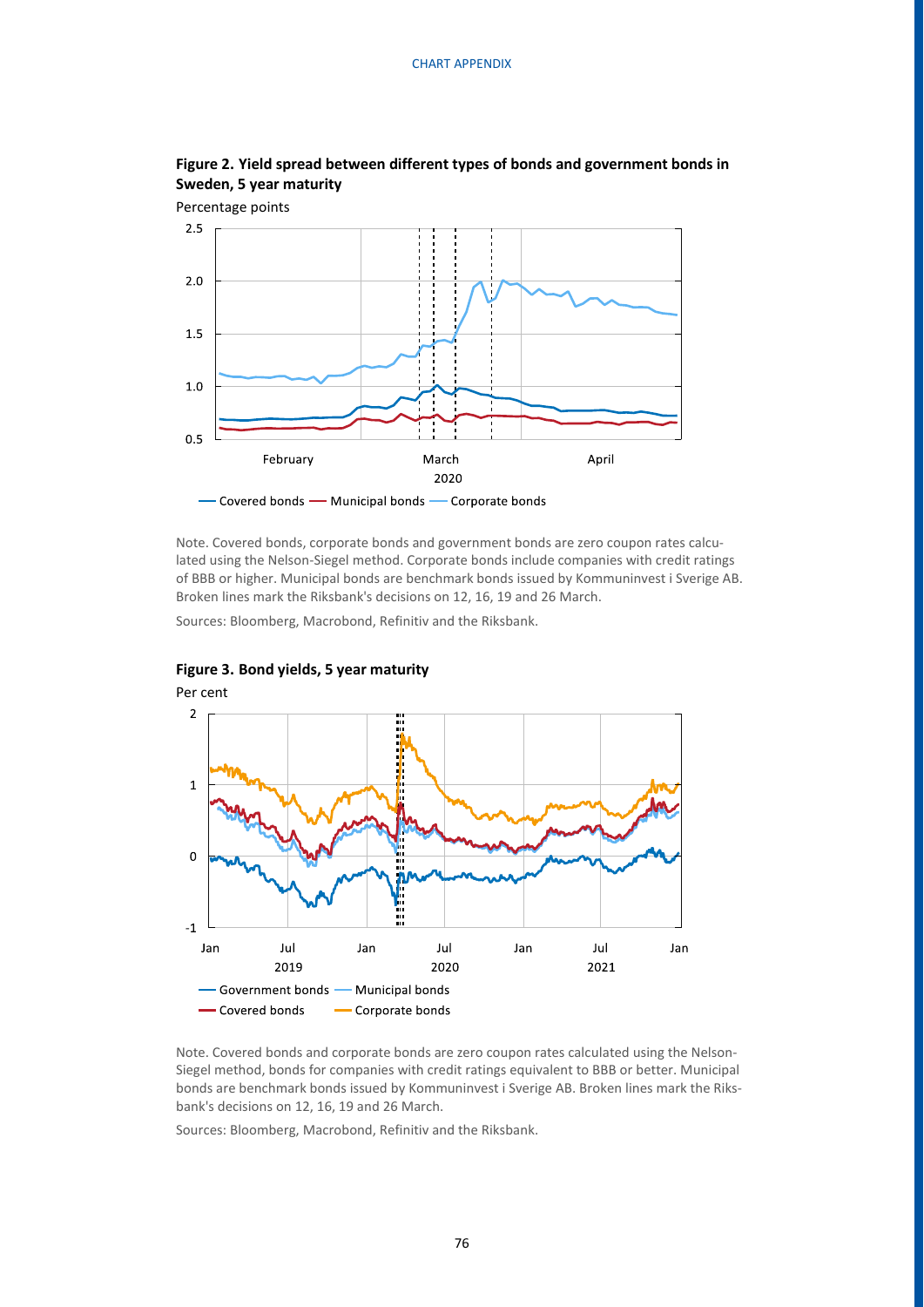

**Figure 4. Bond yields, 5 year maturity**

Note. Covered bonds, corporate bonds and government bonds are zero coupon rates calculated using the Nelson-Siegel method. Corporate bonds include companies with credit ratings of BBB or higher. Municipal bonds are benchmark bonds issued by Kommuninvest i Sverige AB. Broken lines mark the Riksbank's decisions on 12, 16, 19 and 26 March 2020.

Sources: Bloomberg, Macrobond, Refinitiv and the Riksbank.



**Figure 5. Spread between ask and bid rates on bonds**

Note. Average listed rates, based on all available nominal government bonds, and just over 50 corporate bonds with varying maturities and with credit ratings equivalent to BBB or higher. Broken lines mark the Riksbank's decisions on 12, 16, 19 and 26 March.

Sources: Refinitiv and the Riksbank.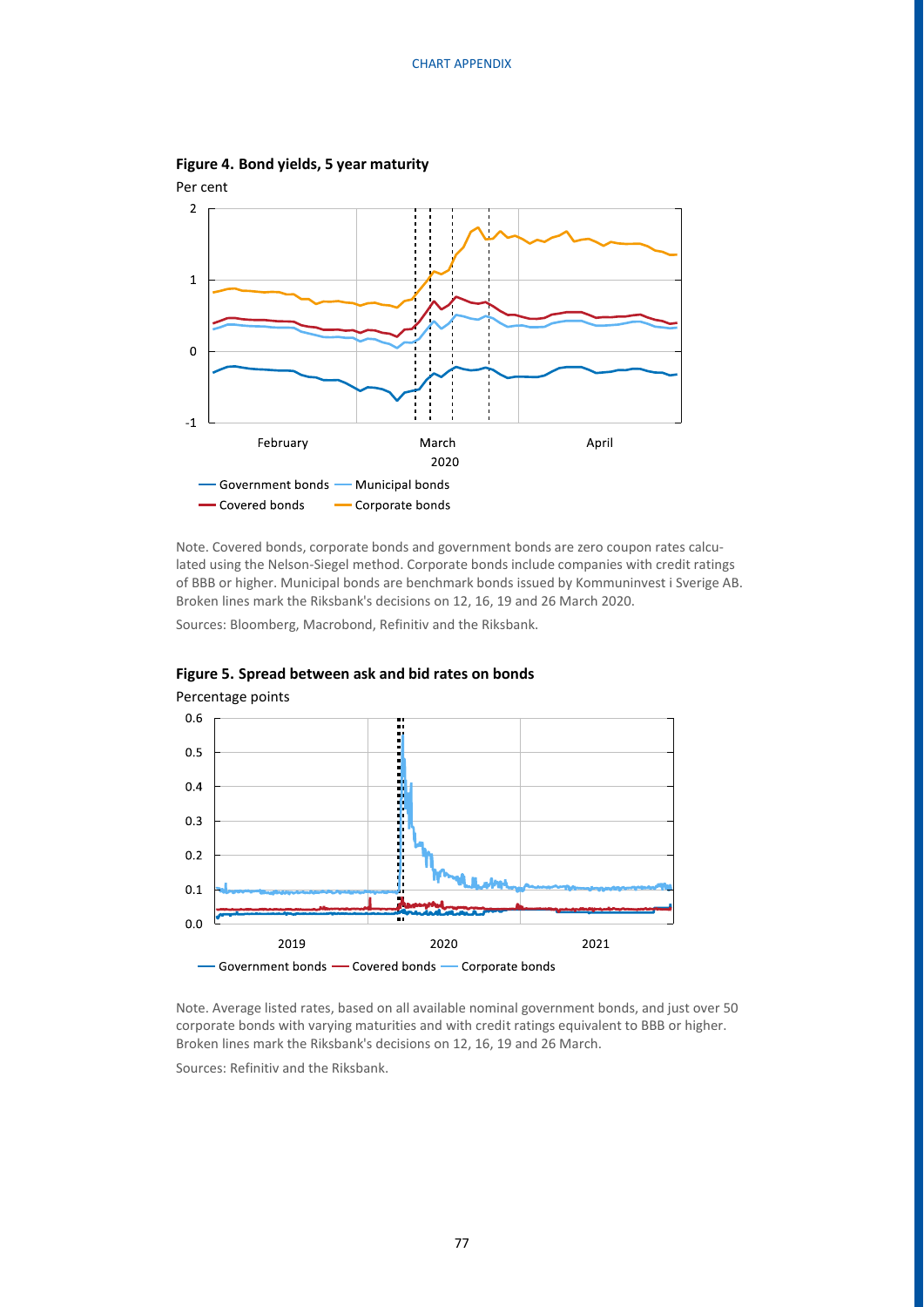

**Figure 6. Spread between ask and bid rates on bonds**

- Government bonds - Covered bonds - Corporate bonds

Note. Average listed rates, based on all available nominal government bonds, and just over 50 corporate bonds with varying maturities and with credit ratings equivalent to BBB or higher. Broken lines mark the Riksbank's decisions on 12, 16, 19 and 26 March 2020.

Sources: Refinitiv and the Riksbank.



**Figure 7. Short-term lending by banks to companies by size of company** 

Note. Short and long maturities refer to loan maturities (not interest rates) of up to one year and over one year, respectively. Size breakdown in accordance with European Commission Recommendation (2003/361/EC), in which the combination of number of employees, turnover and assets determines the size classification.

Source: Statistics Sweden (KRITA).